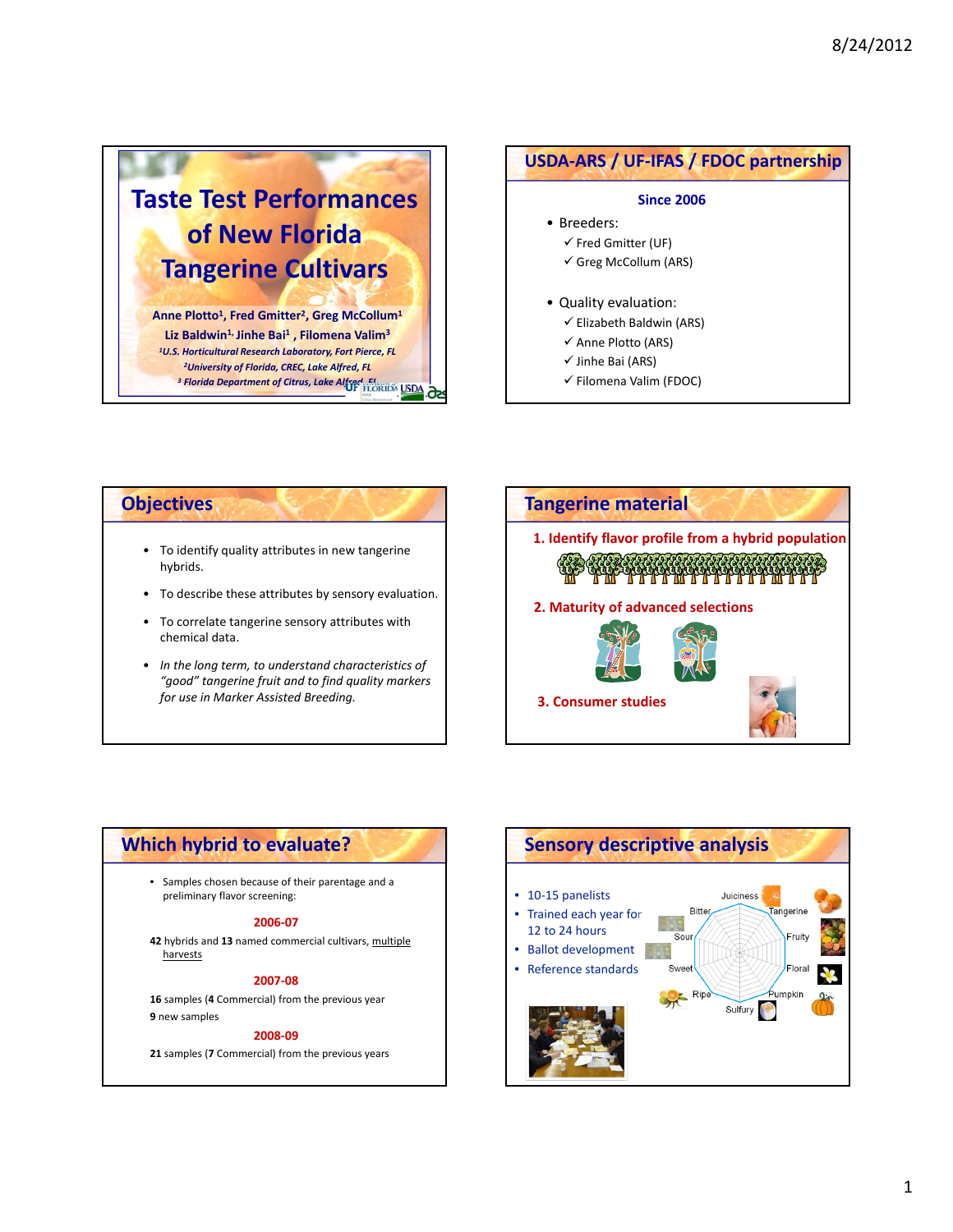



| <b>Flavor descriptors</b> |                                                                                                                             |                                                                                                                                                   |  |
|---------------------------|-----------------------------------------------------------------------------------------------------------------------------|---------------------------------------------------------------------------------------------------------------------------------------------------|--|
|                           | 2006-07<br>Sweet<br>Sour<br><b>Bitter</b><br><b>Tangerine</b><br>Orange<br>Grapefruit<br>Floral<br>Fruity<br>Green<br>Other | 2007-08 & 2008-09<br>Sweet<br>Sour<br><b>Bitter</b><br><b>Tangerine</b><br>Orange<br>Grapefruit<br>Floral<br>Fruity non citrus<br>Fresh<br>Cooked |  |
|                           | Aftertaste                                                                                                                  | Pumpkin / Fatty<br>Sulfury                                                                                                                        |  |







- *Clementine x Minneola 8‐9 and 8‐10*: typical tangerine flavor if harvested at the correct maturity.
- *8‐9 x Murcott hybrids*: sweet, fruity, some orange and floral flavor if harvested ripe. Otherwise, can be sour with grapefruit and sulfury notes.
- *LS Murcott*: bitter, fatty, sulfury. These characteristics are brought upon by juicing and freezing, and are enhanced in unripe fruit.
- *Robinson x Fairchild 68*: sweet, balanced in fruity and citrus flavors.
- *Sanguinelli, Temple, Ortanique, 8‐9 x Val4X*: orange and floral flavor, may be sour with some grapefruit note.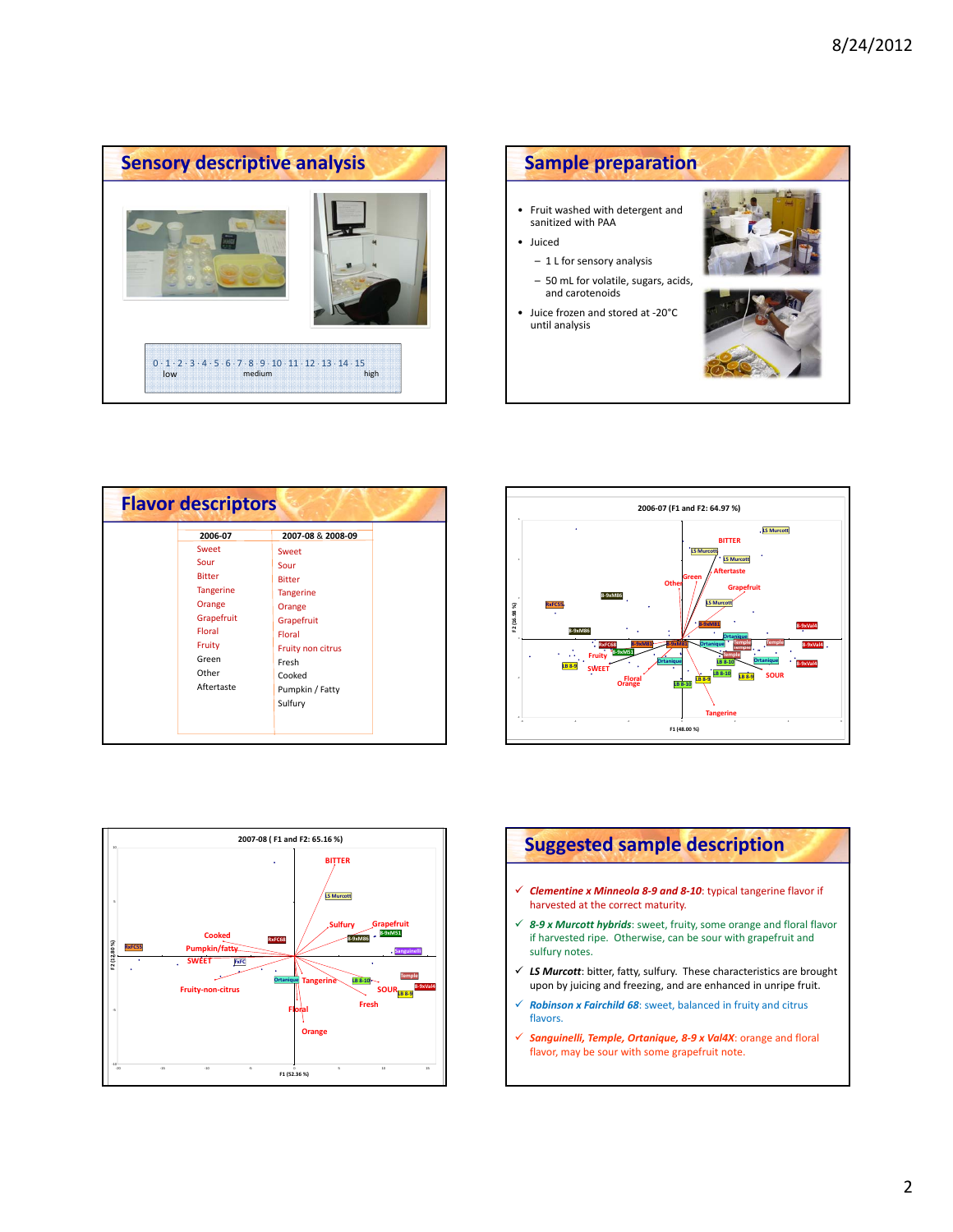# **Conclusion 3 seasons 2006‐2008**

- Wide distribution in aroma and taste attributes of tangerine hybrids.
- Sensory descriptive analysis provides the breeder with specific qualifiers about the hybrids.
- However, juiced fruit is different from whole fruit.
- Harvesting at the optimum maturity is a challenge.
- These tests must be complemented with consumer panels before releasing cultivars.

# **Maturity Study : 2010‐2012**

- To determine harvest maturity of commercial and new tangerine cultivars
- Sensory evaluation and instrumental analysis







### **Conclusion Maturity Study**

- Significant year effect: cold spring and late bloom in 2010 resulted in sour fruit in the 2010‐2011 season; early season and low acid fruit in 2011‐2012.
- Determined harvest windows for Sugar Belle™, UF 411, LS Murcott, and other UF and USDA hybrids.
- Volatile data being analyzed to correlate with sensory data.